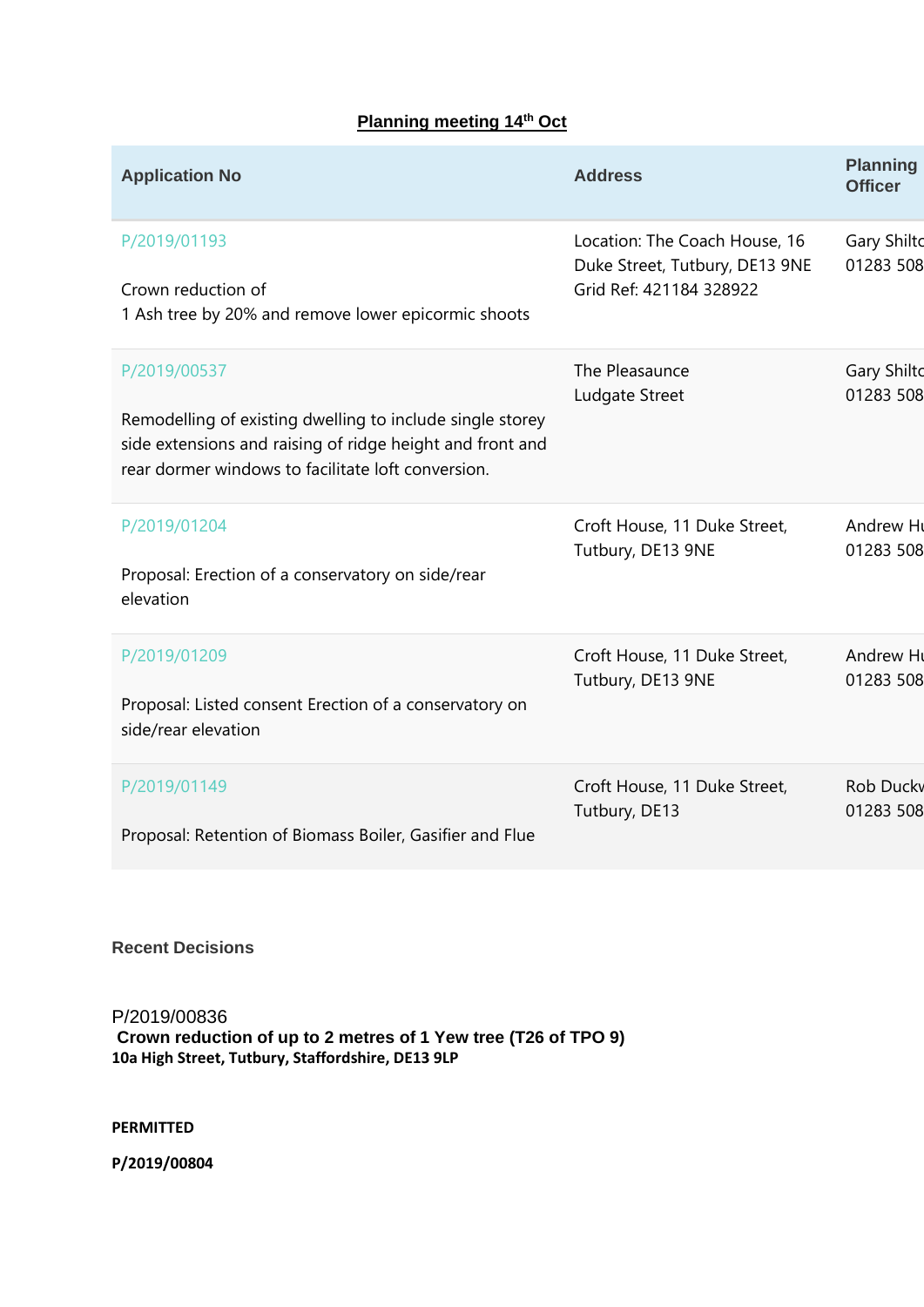# **Replacement windows and repainting of the building on the front elevation. 26 High Street, Tutbury, Staffordshire, DE13 9LS**

#### **PERMITTED**

#### **P/2019/01009**

Erection of a single storey front and side extension

Cherry Tree Lodge, Fauld Lane, Fauld, Staffordshire, DE13 9GU

#### **PERMITTED**

#### **P/2019/01006**

Erection of a two storey rear extension

4 Honeysuckle Avenue, Tutbury, Staffordshire, DE13 9NY

#### **PERMITTED**

#### **P/2019/01025 & P/2019/00962**

Listed Building application for the erection of an extension to existing building to form dwelling including use of first floor above garage as bedroom, and re-open bricked up opening in front wall as pedestrian access

Land to the West of Charity House, Duke Street, Tutbury, Staffordshire

#### **REFUSED**

#### **P/2019/00743**

Felling of 1 Scots Pine and all over crown reduction of 1.5m from both the height and sides to 2 yew trees (TPO No 5)

56 Belmot Road, Tutbury, Staffordshire, DE13 9NL

### **CONSENT GRANTED**

**Felling of 1 Conifer tree and reduction in height by 50% of 1 Conifer tree Location: 61 Monk Street Tutbury Staffordshire DE13 9NA Grid Ref: 421192** 

**CONSENT GRANTED**

# **Consultations**